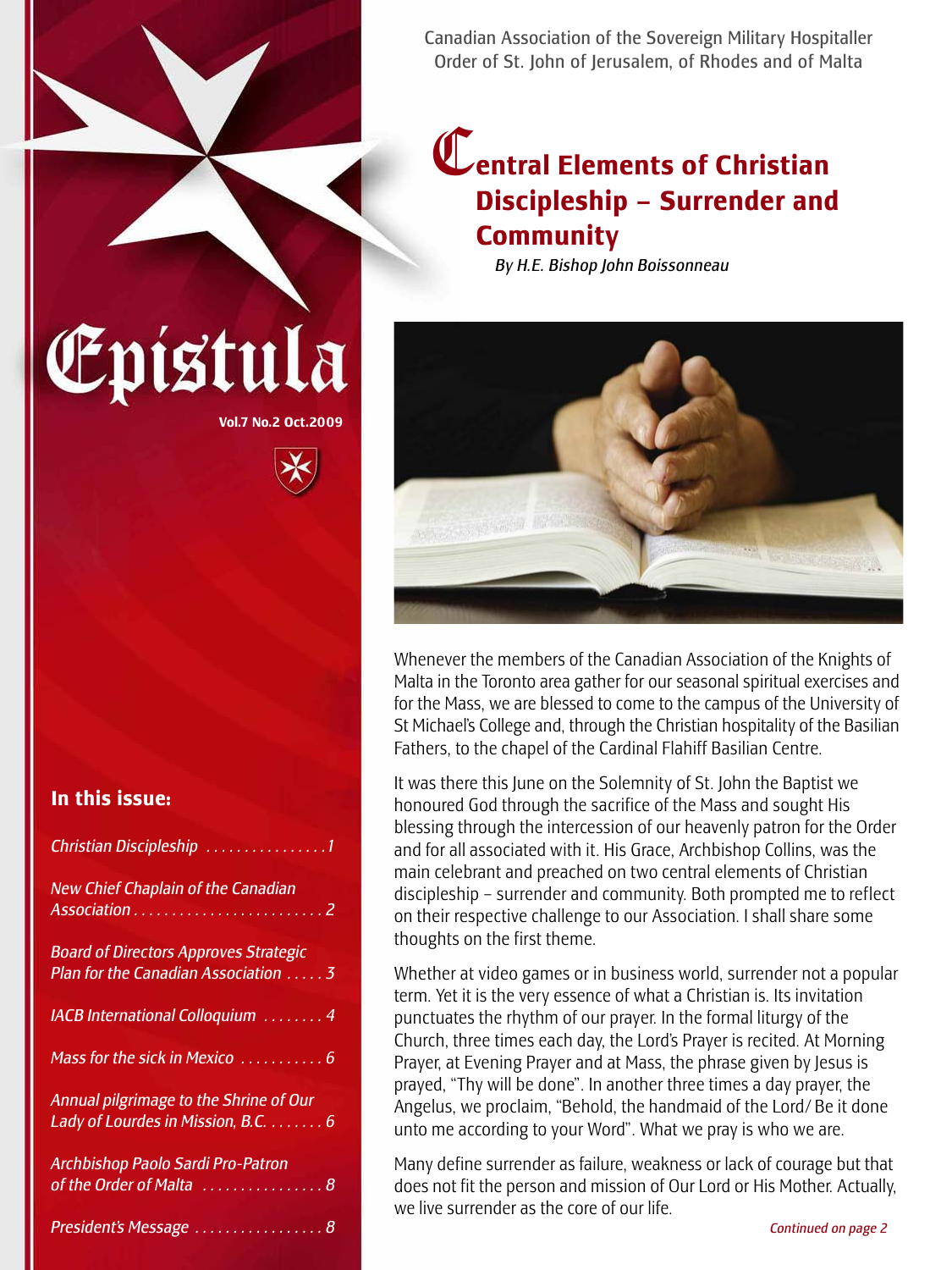# N**ew Chief Chaplain of the Canadian Association**



Fr. Andrea Spatafora entered the Congregation of the Missionaries of the Holy Family in 1976 and was ordained to the priesthood in 1983.

After five years of parish ministry in the Notre-Dame-de-Fatima Mission (Portuguese community) and Notre-Dame-de-Lorette parish in the Archdiocese of Gatineau, he began studies in Rome where he obtained a Licentiate in Sacred Scripture from the Pontifical Biblical Institute in

1992 and a doctorate at the Pontifical Gregorian University in 1997. His thesis entitled From the "Temple of God" to God as the Temple: A Biblical Theological Study of

the Temple in the Book of Revelation was published by the Gregorian University Press.

In 1997 he began teaching at Saint Paul University in Ottawa where he is presently the Dean of the Faculty of Theology. His principal field of research is the Apocalypse of John, and in 2008 he published Symbolic Language and the Apocalypse with Novalis Publishing Inc.

Fr. Spatafora was invested as Chaplain of Magistral Grace in 2002 and since that event has supervised the spiritual exercises of the members of the Ottawa region. In February 2009, he was invited to preach the Lenten retreat for the members of the Toronto region. ❖

#### *Continued from page 1*

From the moment of our baptism when we died to sin and rose to a new life in Christ, our whole earthly existence is set upon decreasing in ourselves so that Christ can increase in us. This was the motto of that other strong New Testament person, John the Baptist. To surrender in Christ – since we do all in Christ since our baptism – is to discover and grow in all that is best in our humanity and to reflect the life of God that we share.

Most religious faiths are defined as the surrender to someone or something beyond us. Islam means simply "surrender to the will of God".

With the Christian faith we are invited to surrender specifically and solely through Jesus Christ and in fact, through his life as a man. Though he was God, He did not cling to his divinity but became man. Being man, he surrendered to the whole of the human condition, except sin. That surrender leads ultimately to the cross. Why are crosses and crucifixes so central to the symbolism of our faith? The cross is the surrender to the will of God that is forever a triumph and true freedom. The paradox of the cross is that it is what makes us whole; we are never more fully ourselves then when we surrender through the cross of Jesus.

How blessed are we as an Order to have the cross as the symbol and badge that we wear. On the simple robes of the Order there is nothing but a cross. A commitment to surrender. Our medals are essentially crosses. Even the lapel button is such a sign. Remember that when next and every time you wear it. Association in the Knights of Malta which the regalia and pins symbolize is an act of special surrender to Christ.

Our special surrender is to serve our lords the sick. The sick, the dying and all for whom our Association cares know what it means to surrender. Their illnesses, their decline of mental facility, their aging, their poverty are a reality that they cannot escape. To it, even for a short time, they must surrender or live in despair or deep frustration. As we serve the sick, we confront such surrender and learn from them how to surrender. When pushing a wheel chair or serving a meal to a needy person, we confront the power of surrender and then we are closer to our Lord and to our own salvation.

The mission to serve our lords the sick is an essential element of our surrender to the Lord Jesus. This is how He wants to save us; be open to that service. ❖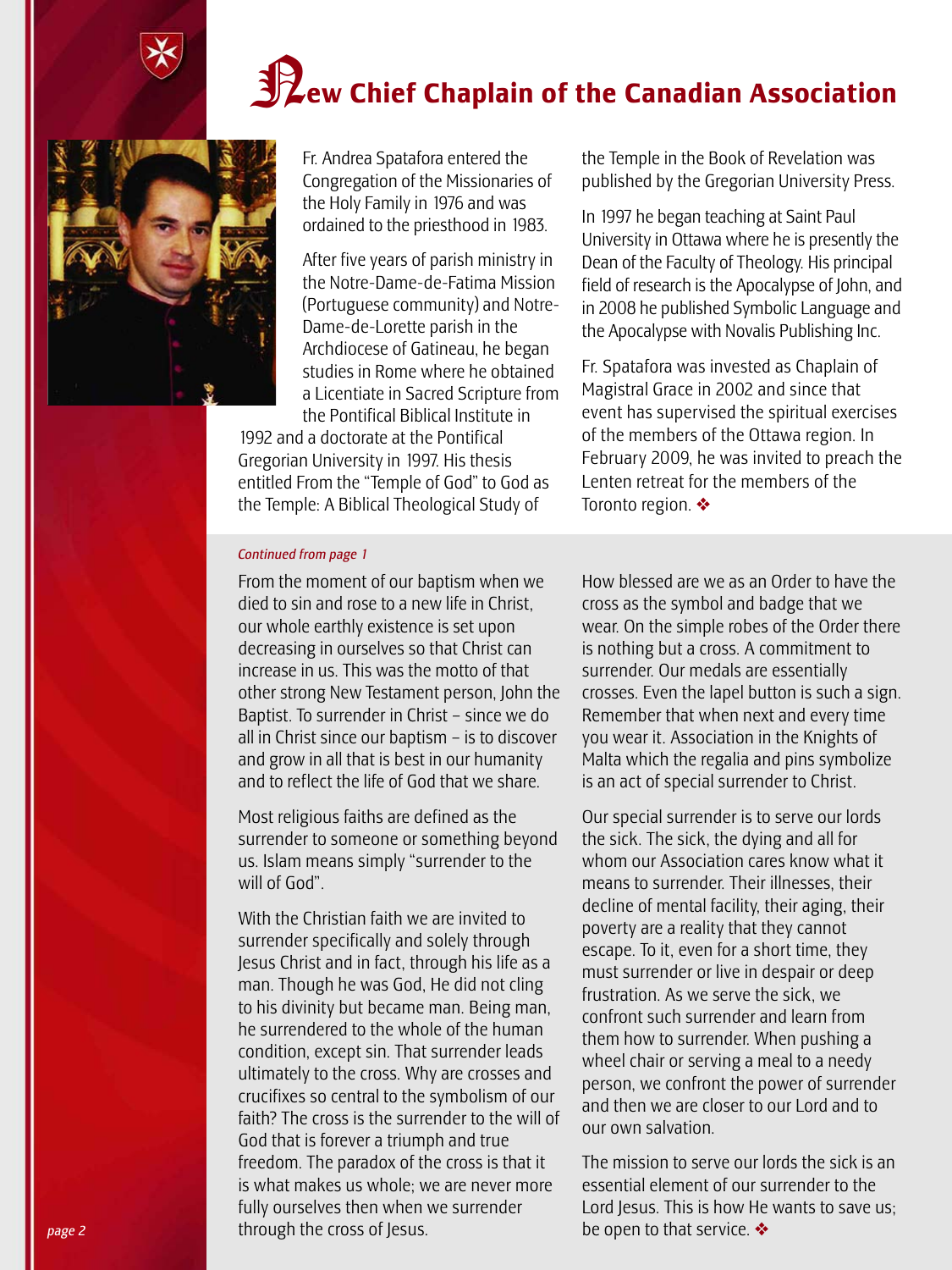# B**oard of Directors Approves Strategic Plan for the Canadian Association (CASMOM)**

At the request of the President of the Canadian Association, the process of developing a short to medium range plan (3 – 5 years) began January 7, 2009, with the distribution of a visioning survey, distributed to the current and immediate past members of the Board, in essence soliciting input into the "vision" for the Order in Canada following the simple path asking; where are we now, where do we want to go, how do we get there?

Of importance to the preparation of a strategic plan for the CASMOM is that activities that are carried out in the name of the Order are done so in a manner consistent with national and international guidelines; meet the goals and objectives of the Order; set the appropriate level of expectations of the members of the Order; and meet the obligations of the Order to its members.

The plan then, can be broken into three distinct areas of concentration:

- 1) Members
- 2) Spiritual Development
- 3) Structure

The future of the Canadian Association and the strength of the Order in Canada are directly dependant on the strength of the members. This is not limited to numbers but must also focus on the level of involvement. Remembering that this is a two-way street – the members commit to financial and personal support and activity; and the Order commits to provide spiritual development and opportunities for charitable work.

With a view of a stronger and more effective Association, CASMOM will implement a plan of action that includes the following:

- 1. Develop a program for aspirants in their year of preparation and assign directors of admissions in each Region to monitor and confirm successful program completion.
- 2. Recruit new members that share our values and goals and are willing to commit

themselves to do the work of the Order through regular, ongoing contribution of their time, talents and resources.

- 3. Identify and set-up volunteer activities on a regional basis giving members the opportunity to live the charism of obsequium pauperum.
- 4. Create a database of existing members to identify skills, resources, training etc. that may be useful in carrying out the work of the Order and determine their specific interests for contributing to the work of the Order.
- 5. Engage the chaplains (and Knights in Obedience as possible) to conduct regular activities dedicated to spiritual development and to the meaning of Knighthood within the context of the Gospel.
- 6. Enhance communications internally. Use the Epistula to reinforce our mission, our work, and level of expectations of members; encourage attendance at Lourdes and at all of the Order's activities. We must never lose touchwith our members.
- 7. Arrange for more opportunities, both regionally and nationally, for members to spend quality "face time" together thus getting to know each other better.
- 8. In conjunction with the Hospitaller, develop specific criteria for national projects along with monitoring and reporting processes.
- 9. Enhance communications externally to raise the profile within the Church, the Canadian Government, and the public as appropriate.
- 10. Establish a directed campaign to build a significant, permanent Trust Fund within CASMOM that will generate annual revenues, and find alternative means of fundraising/sponsorships outside of the membership to subsidize overheads. ❖
	- *Contact the Executive Director if you would like to receive a copy of the whole report.*

*"Obsequium pauperum requires movement. It is not enough for me to distribute generous alms from where I am. I must move, leave my ivory tower, subject myself to the inconvenience of a journey, in order to encounter God and my neighbour. This is why the Order's Constitution and Code so clearly emphasizes this service as a personal obligation."*

*H.E. Albrecht von Boeselager*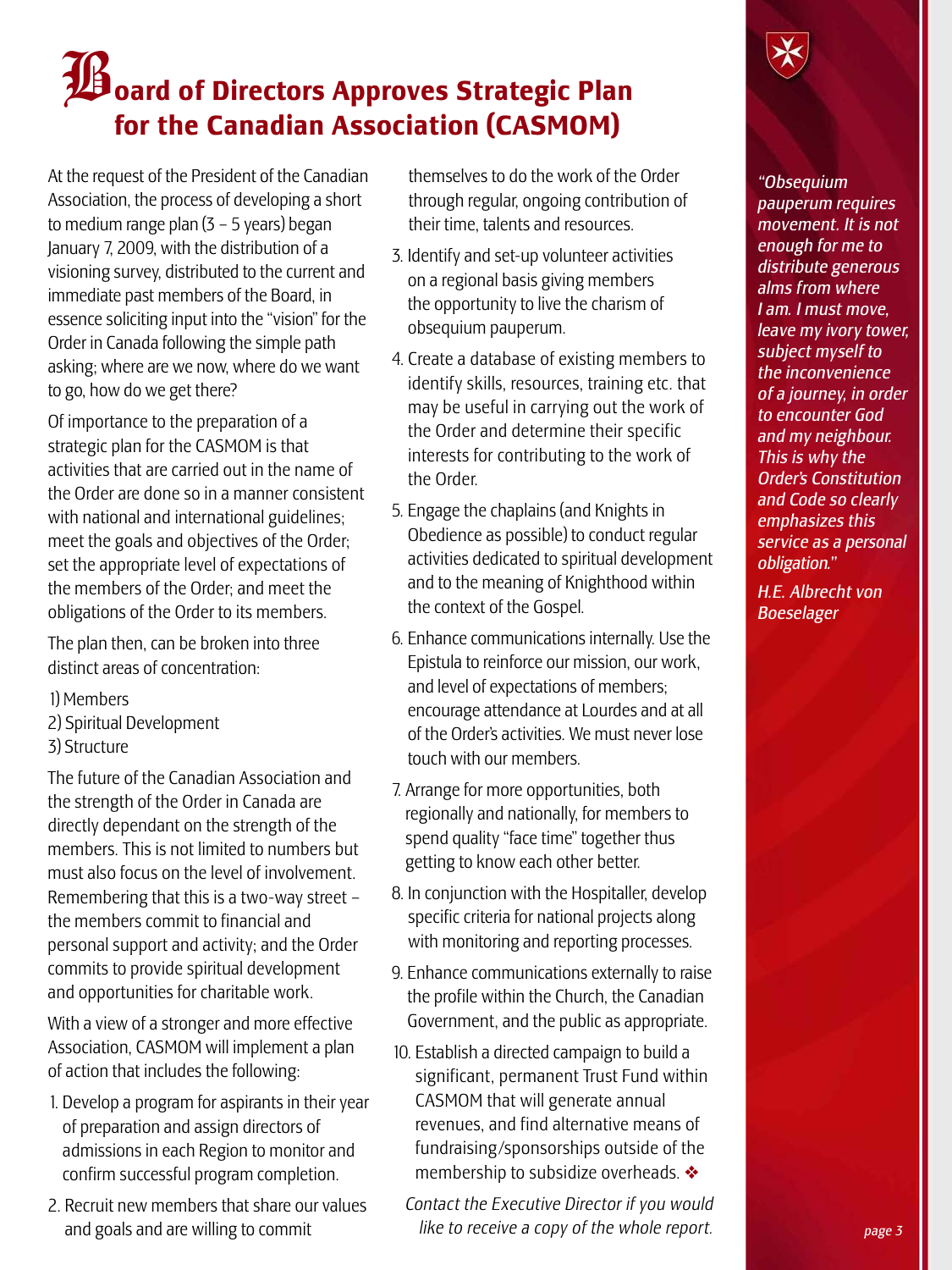

## C**aring for Persons Living with Progressive Cognitive Impairments: Ethical Guidance for the Order, the Church and Society**

*By William F. Sullivan*

A man is asked for consent by the doctor looking after his mother, who is at the end stage of Alzheimer's Disease and likely to die within a few weeks, to give medication to manage his mother's anxiety about dying by rendering her unconscious. May he? A scientist is asked by her supervisor to take part in research that produces stem cells



using a cloning technique called "altered nuclear transfer (ANT)". May she? In health care and biomedical research today, many ethical issues arise that are unprecedented or complex or controversial. As Catholics, we seek guidance from the Church, but there may not be specific or definitive answers in Church teaching to some questions. There may be disputes among Catholic bioethicists, who study ethics relating to health care and biomedical research, and confusion among the laity on these matters.

Catholics are also called upon to serve the common good by contributing to public debates on such issues as embryonic stem cell research or euthanasia or attention to the health needs of elderly persons and those living with handicaps. Many of these issues touch on core Gospel values like the inherent dignity and worth of every human life and concern for the vulnerable and the poor in society. In his letter for the Ninth World Day of the Sick in 2000, Pope John

Paul II noted that health care has become one of the "privileged areas for the new evangelization" of society. Yet convincing arguments are needed by Catholics for the public forum and not simply a voice.

In 2003, Catholic bioethicists from nineteen countries and all the continents of the world met in Toronto at a colloquium sponsored by the Canadian Catholic Bioethics Institute (CCBI) and the Canadian Association of the Order of Malta. These bioethicists proposed establishing what has become the International Association of Catholic Bioethicists (IACB) to promote cooperation among Catholic bioethicists in education and research. His Excellency, the late Théodore Arcand, then president of the Canadian Association of the Order of Malta, appreciated the importance of such an organization for the Order, the Church, and society. He understood that bioethics has become today the area in which the "defence of the faith and devoted service to the needy" is most acutely needed. Working with His Excellency, A.J. Macken, the president of the Australian Association of the Order of Malta, he energetically assembled support for the IACB from various other associations of the Order in 2004. The Canadian Association's unwavering nurturance of the IACB has continued with His Excellency, Peter Quail, who currently serves as Chair of the IACB Governing Council. In 2009, a report of the Venice Seminar of the Order of Malta endorsed recognizing the IACB officially as one of the works of the Order and a resource for the Order's associations on bioethics.

The IACB has organized regional and international colloquia for Catholic bioethicists to enable them to discuss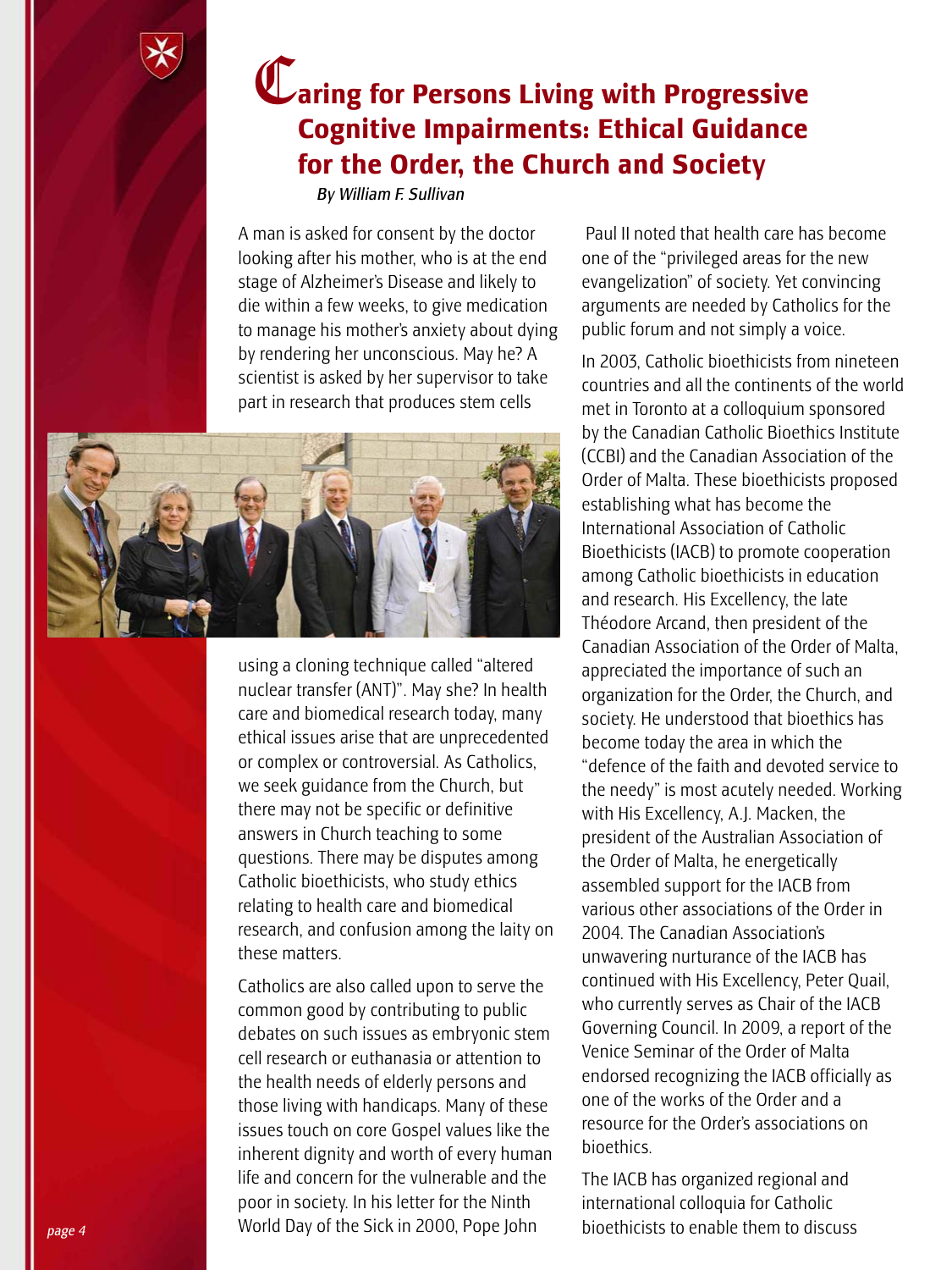emerging and controversial questions. These have included care of the frail elderly, the provision of artificial nutrition and hydration, the development of business models within health care, the globalization of bioethics that has resulted in documents such as UNESCO's Universal Declaration on Bioethics and Human Rights, what is entailed by respecting human dignity in caring for dying persons and those with chronic disabilities, new technologies in stem cell research, and the goals of regenerative medicine. Between colloquia, the Secretariat of the IACB keeps its member bioethicists connected and informed of new developments in the field. The consensus statements and papers emerging from the IACB colloquia are published so that this knowledge is shared and can be the basis for further research and discussion or for the education of Catholic health care professionals and bioethics committees.

This past July, sixty Catholic bioethicists participated in an international colloquium in Cologne, Germany, to discuss ethical issues arising from the care of persons living with progressive cognitive impairments such as Alzheimer's Disease. These issues are among the most pressing concerns of our times and require ethical guidance.

Globally the number of persons living with progressive cognitive impairments is projected to rise, doubling every 20 years from 24.3 million persons in 2001 to 81.1 million in 2040. Most persons with progressive cognitive impairments live in developing countries, which have scarce health care resources, and this proportion will increase to 71% by 2040. Currently, in some Western countries like the United Kingdom, more health care resources are required for the care of persons with progressive cognitive impairments than for patients with cancer, heart disease, and stroke combined. Nevertheless persons living with cognitive impairments and their caregivers still remain among the most

disadvantaged and vulnerable members of our communities. Their needs tend to be overlooked or given low priority in health care, and the amount and quality of the supports that they receive are frequently inadequate or inappropriate.

Often a stigma is attached to being or caring for a person living with progressive cognitive impairments. Caregivers grapple, without much guidance, with perplexing and sometimes agonizing ethical issues, such as how to respond to problem behaviours or safety issues while enabling as much independence and freedom as possible in the person they care for, and what to do regarding tube feeding or lifeprolonging treatments.

The first part of the IACB colloquium in Cologne enabled bioethicists to work out a detailed philosophical and theological framework for providing care to persons living with progressive cognitive impairments and their caregivers, not only as a potential guide for Catholic health care providers, but also to counter some prevalent views in society. One such view, reinforced and promoted by some prominent contemporary philosophers and bioethicists, is that those living with progressive cognitive impairments are no longer persons. Another is the view that the ethical obligation of the younger generation to care for the older has no basis. This view



is widely held especially in Western societies that increasingly have become individualistic in outlook, and where, consequently, the positive contribution and the needs of family caregivers also tend to be ignored. Yet another challenge is the still

*"Caregivers grapple, without much guidance, with perplexing and sometimes agonizing ethical issues"*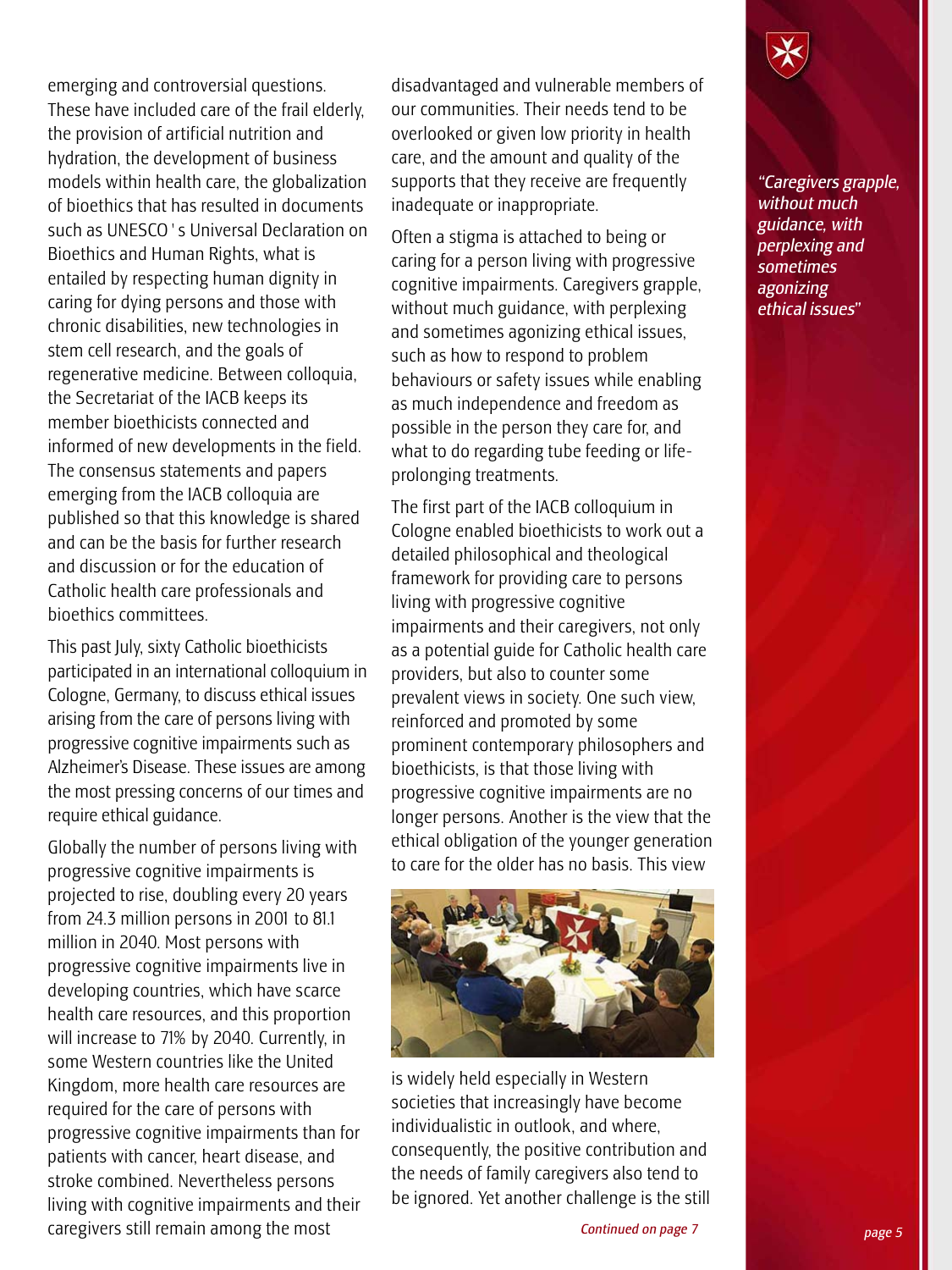

*By Sandy O'Neill*



As you know I have been spending more time in Mexico City. Fortunately, I met Hans Van Luit, KM in Mexico City and I had the honor of being invited to the mass for the sick organized by Hans Van Luit and some other Knights.

It was amazing, more than 200 buses were hired to bring the sick to the Basilica of Our Lady of Guadalupe. The Basilica was full and I heard that over 8000 people attended this mass. It was headed by Cardenal Rivera, Arzobispo Primado de Mexico.

Also, at the altar were the Nunzio Apostolico and 23 priests. The Cardenal gave a Special Plenary Indulgence as well as a blessing sent by the Pope.

Here are some photos I took. In the above right, I am with two knights, the one to my right is Don Angel Velez Canton, Hospitaller.

Hans is planning to have this yearly event in October, next year; it would be fantastic if you could join the Knights of Malta in Mexico.

Muchos saludos desde Mexico.

# A**nnual pilgrimage to the Shrine of Our Lady of Lourdes in Mission, B.C.**



*"We bring a busload of the elderly, sick and handicapped to the pilgrimage each year." Frank McCullough*

Above are photographs from the annual Archdiocesan pilgrimage to the Shrine of Our Lady of Lourdes in Mission, B.C., which took place on Saturday, August 15th.

In the picture on the left, shown in front of our first aid tent are members of the Order Enrico and Aline Dobrzensky, and their son Dominic; Frank and Terry McCullough, and their granddaughter Molly; Jim Picornell, and his wife Ayet; (Gabrielle Komorowska and Alex de Cosson not pictured); and various members of our Order of Malta Guild and some from the Young Adults Group of Sts. Peter & Paul Parish in Vancouver who came as helpers.

In the picture on the right is shown Archbishop Miller bringing Communion to our tent. ❖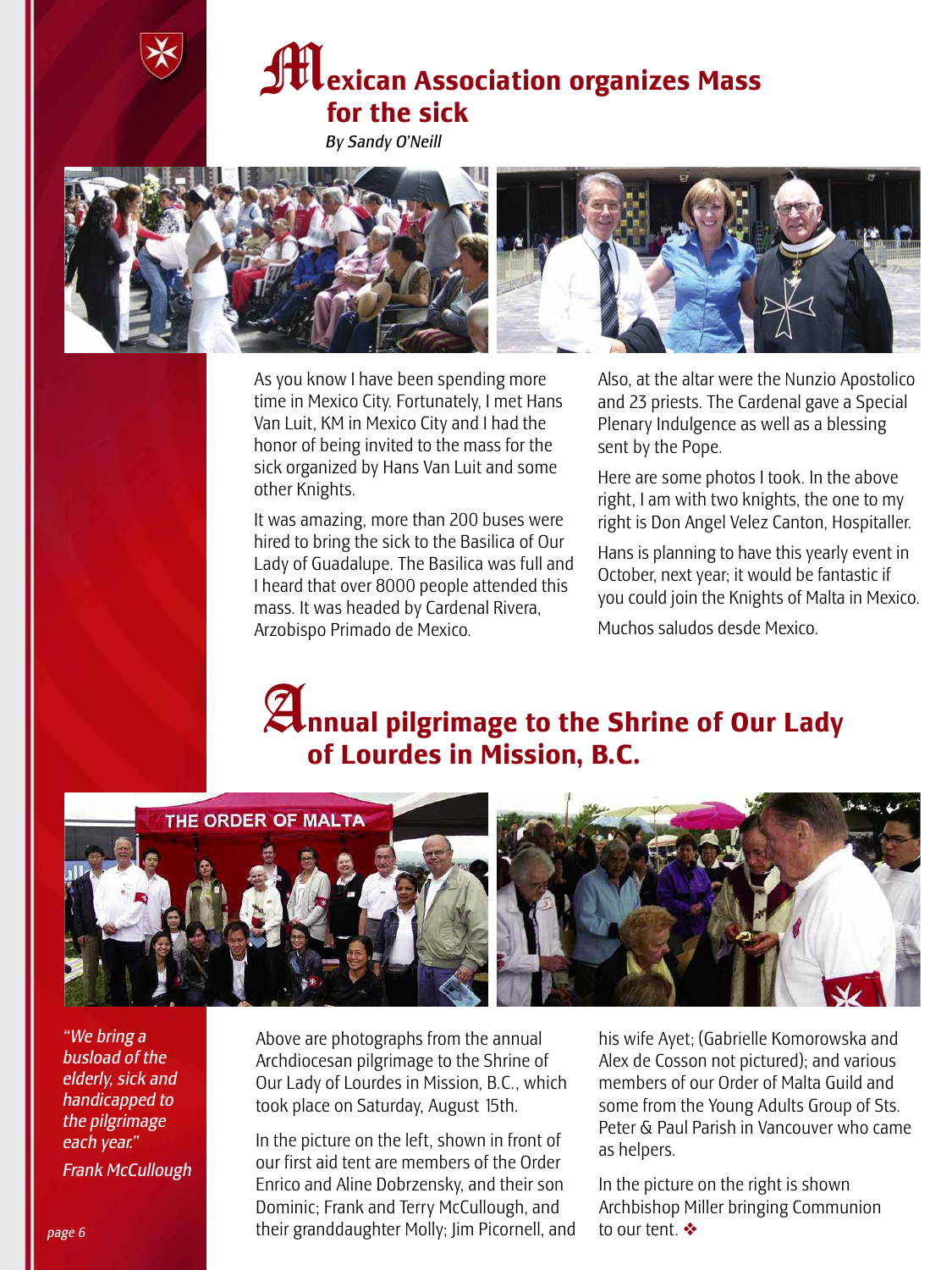#### *Continued from page 5*

predominant model of health care that tends to focus primarily on the physical and mental health care needs of patients with progressive cognitive impairments, while failing sufficiently or appropriately to address their relational and spiritual capacities and needs.

The second part of the IACB colloquium in Cologne enabled bioethicists to discuss various concrete measures for improving the care of persons living with progressive cognitive impairments and their caregivers, and ensure an ethical culture of care provision, beginning with the Catholic community. Seventeen recommendations were agreed upon for inclusion in the consensus statement of the colloquium. Some of these were proposed to individuals to avoid language, attitudes and behaviors that depersonalize, devalue and lead to the stigmatization of persons living with progressive cognitive impairments, and to interact with and befriend persons living with progressive cognitive impairments.

Other recommendations were proposed for families, health care providers, and health care organizations, such as better education on progressive cognitive impairments, on holistic, person-centred and family-centred caregiving, and on Catholic teaching on ordinary and extraordinary means of sustaining life, as well as on the helpfulness and limitations of advance care planning. Examples of particularly urgent concerns that were identified are the need for health care providers to make accurate diagnoses as the basis for appropriate care, and to encourage

care providers to offer hand feeding, whenever appropriate, to persons who cannot feed themselves adequately but are able to swallow and tolerate what is given.

Some concrete measures were also proposed for Catholic parishes to support family caregivers and to provide pastoral care to persons living with cognitive impairments and their families. Other recommendations were directed to policy makers regarding the just distribution of health care resources and research.

The draft of the consensus statement of the Cologne colloquium is now being reviewed by the participants in the colloquium and will be submitted for review in a bioethics journal. The proceedings of the colloquium, which include the background papers presented at the colloquium, also are being edited and reviewed for publication soon. In addition, the main conclusions of the colloquium will be summarized for the Catholic laity and the public and distributed through associations of the Order of Malta, the IACB website, and the media. The bioethicists associated with the IACB hope, by these means, to stimulate thinking, discussion, and action in an area of health care that ought to concern us all. On behalf of them, I thank the Canadian Association of the Order of Malta for its consistent and generous support of the IACB through the years, and also all the other associations of the Order of Malta, including the German Association which was the host of the Cologne colloquium. ❖

*Published by Canadian Association of the Sovereign Military Hospitaller Order of Malta.*

*1247 Kilborn, Ottawa, Ontario K1H 6K9 Tel: 613-731-8891 / Fax: 613-731-1312 Email: wgs@bellnet.ca*

*President: Peter Quail Chief Chaplain: Fr. Andrea Spatafora Executive Director: Wedigo Graf von Schweinitz*